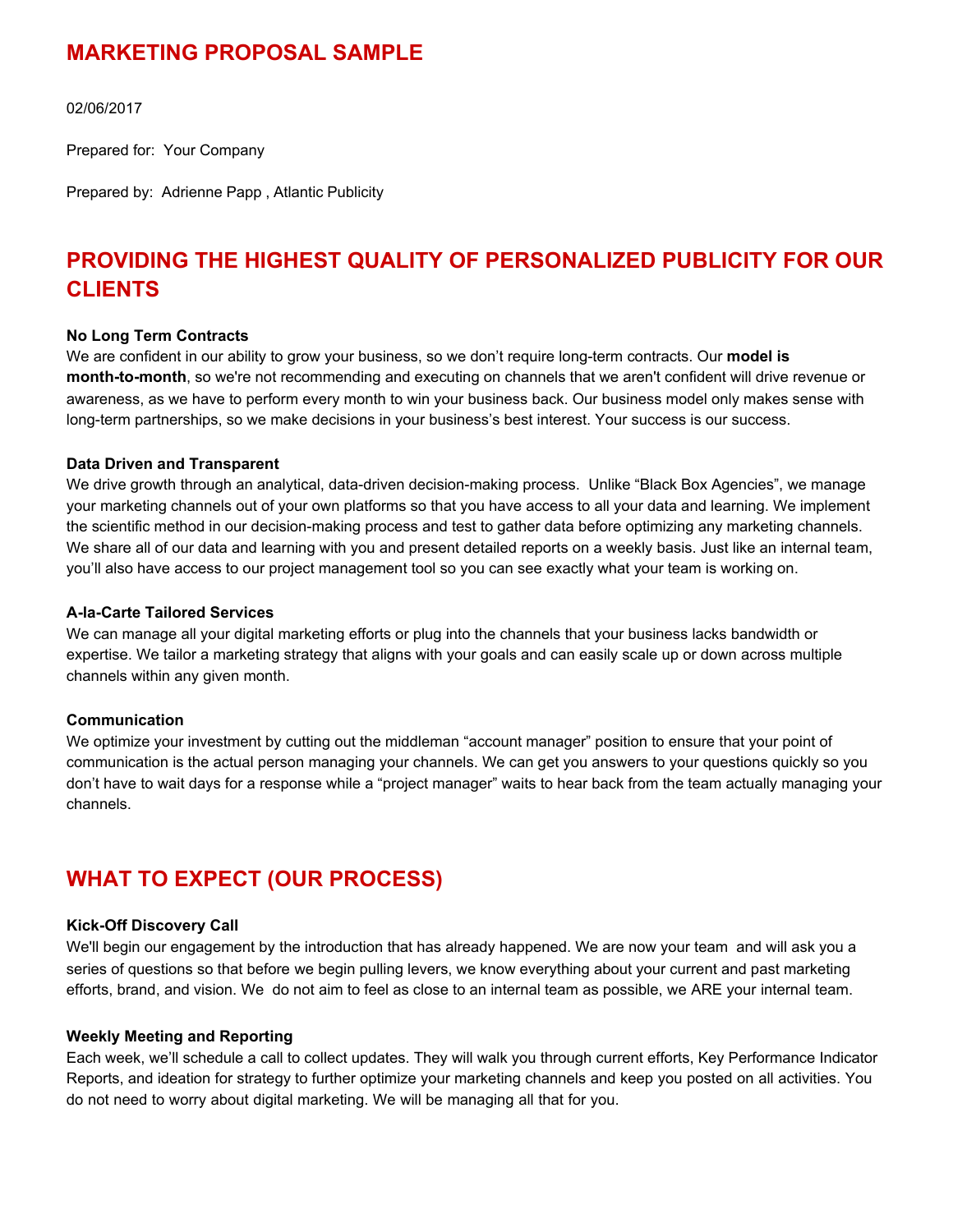# **SERVICES**

# **STRATEGY**

We act as a client's CMO and in-house advocate who understand their business situations, challenges, and unique marketing needs. We define marketing strategies, tactical execution plans, and KPI reporting. In this position, we provide findings, insights, and actionable recommendations as our valued costumer.

Your main point of communication will be a high-level strategist. We'll begin with high-level audits and analysis of your

existing marketing infrastructure, along with a deep dive into your current data and learnings. Based on our findings, we'll develop a strategy to optimize your marketing efforts.

What We Do:

- **Week 1: Kickoff call** 
	- Action: Ask discovery questions about your business, goals, competitors, etc.
		- Get the access we need to complete our audit and recommendations
	- Deliverable for following week: Business audit and high level recommendations
		- Any short term, low hanging fruit strategies
		- If any other teams need to be brought on board immediately, this has already been achieved.
- **Week 2: Audit**
	- Action: Present a "lite" version of the short term strategy
		- Business SWOT analysis
		- Website/app audit
		- Competitive insights
		- Immediate, low hanging fruit action items
		- Recommendations to bring on additional channels
	- Action: Do a Messaging and Branding exercise
		- Interactive exercise with you
		- In general, the purpose of the workshop is to learn about the brand personality, voice and messaging through your eyes. The workshop takes clients through various discussions and brainstorms to see/experience their brand in a very different way. At the end of the workshop, clients will come away with:
			- Research-based target audiences and associated segments
			- How the brand/product address customer problem and key differentiators
			- Brand pyramid that evokes the brand essence
			- Key value props and associated positioning statements
			- Messaging hierarchy and brand narrative
		- For both the client (and Atlantic Publicity), this provides a milestone and stake in the ground for branded key messaging to utilize for all Atlantic Publicity channels (Facebook, Email, SEM, SEO, Influencer) and for the client moving forward.
	- Deliverable for following week: Formalize the Messaging and Branding guidelines
- **Week 3: Traction Channel Mapping** 
	- Action: Traction channel mapping with the client
		- If they aren't here in person, we can do a screenshare with them via Uberconference
		- As a group we will go through the 19 possible marketing channels, brainstorm ways in which we can incorporate them into the marketing plan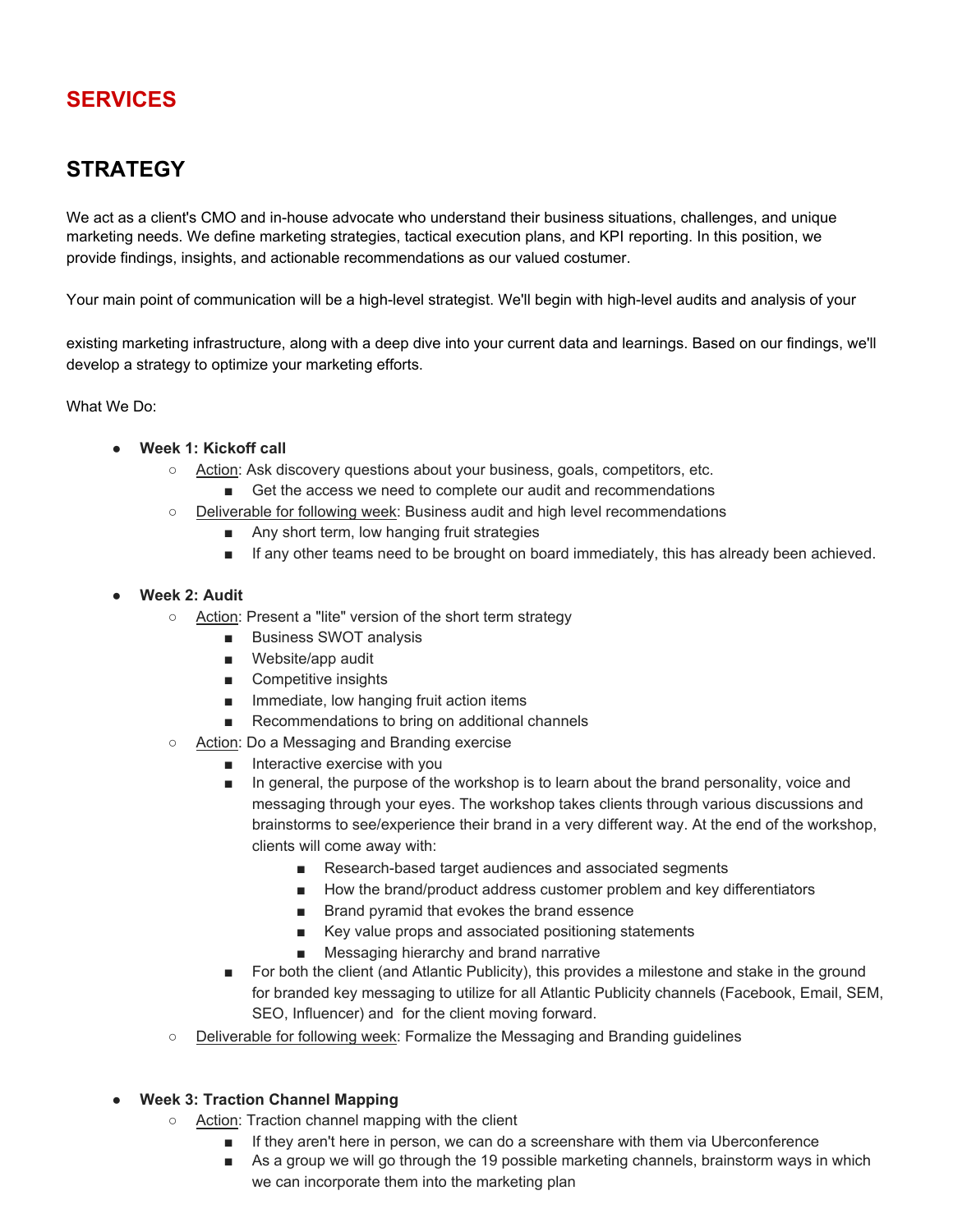- We will then rank them and prioritize the short and mid-term options
- This includes options that are offline and experiential
- Deliverable for following week: Final strategy document

#### **Week 4: Strategy Unveiling**

- Action: Put together the formal strategy pitch
	- Includes the top 3-5 traction channels
	- For each traction channel, what is the approach and messaging?
	- What is the 30-60-90 day plan?
	- What other channels need to be brought on in the mid-term?

#### **MANAGEMENT FEE: per month**

### **EMAIL MARKETING**

Our team will develop and execute a strategy to grow your customer base, optimize your acquisition strategy, as well as nurture and engage customers through the sales funnel. We will wireframe, design, copy write, code, and integrate up to 5\* emails per month within your Email Service Provider (ESP).

What We Do:

- ESP Migration & Setup
- Strategy Creation & Planning
- Design, Copywriting, Coding, and integration within your ESP
- Lifecycle Email Sends
- Promotional Email Sends
- Newsletter Email Sends
- List Segmentation
- A/B & Multivariate Testing
- List Growth & Management
- Ongoing List Hygiene & Scrubbing
- Compatibility & Deliverability Testing
- Data & Analytics Integration
- Detailed Reporting

\*Our team has the ability to create more than 5 emails each month for an additional charge.

#### **MANAGEMENT FEE: per month**

"Simplicity and Sophistication" Media is a subsidiary of Atlantic Publicity and is a content marketing agency that specializes in creating engaging content that fuels companies' content marketing efforts and positions their key employees as influencers in their industries.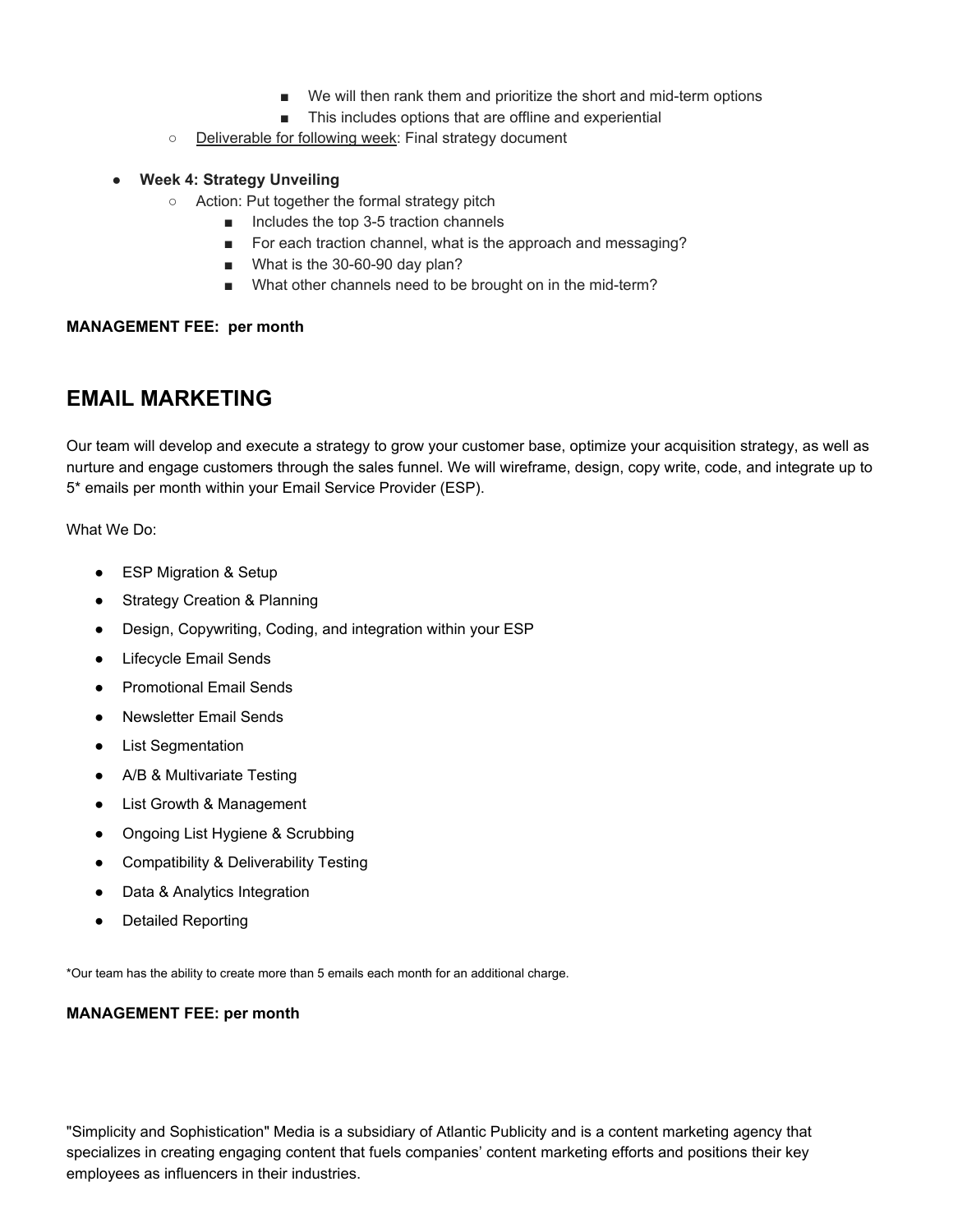What we help you do:

- Executive Branding: We work with you to get you published in targeted online publications that showcase your expertise to your exact audience.
- Content Marketing: We work with you to create a cohesive content marketing strategy. We create and publish content on your blog, as well as outside publications.
- Custom Content Projects: We work with you to extract your expertise and create in-depth, premium pieces of content that accomplish your specific business goals.

#### **MANAGEMENT FEE: per month**

# **CONTENT MARKETING**

We take a strategic, data-driven approach to developing your content marketing, beginning with a 30-day discovery phase. Here's what to expect using blog posts as an example:

- Kickoff conference We'll conduct an in-depth content audit to assess and discuss what content, if any, you're already offering, how often you're posting, what voice or tone you're currently using, how it's being distributed, and more.
- Second conference After the kickoff meeting, we'll conduct our own independent background research to better understand your industry, brand, and any emerging trends. We'll use this research to create and present a detailed SEO audit, looking at the current state of your SEO practices.
- Third conference We'll present our keyword research and analysis and the proposed content plan. This will include recommendations on how to improve search rankings, detailed long-tail keywords to target, content posting best practices, including how often and when to post, as well as two weeks of proposed blog topics for review and approval.
- Fourth meeting Upon approval of the proposed blog topics, we'll create two weeks of custom content for your review.

At Atlantic Publicity we create high-quality content that we leverage to help boost Search Engine Optimization (SEO), inbound lead generation, and lead capture. We continuously evolve our client's content marketing strategy to ensure that content stays fresh, continues to resonate with the target audience, and follows SEO best practices.

#### **Our Content Menu:**

- Blog posts
- White papers
- Press releases
- Website content
- Product descriptions
- Email templates

Custom content is available upon request. Please ask to speak with us about content management to discuss other content opportunities.

After 30-days and beyond, we will continue to provide two custom blog posts each week for your review and approval at the weekly conferences.